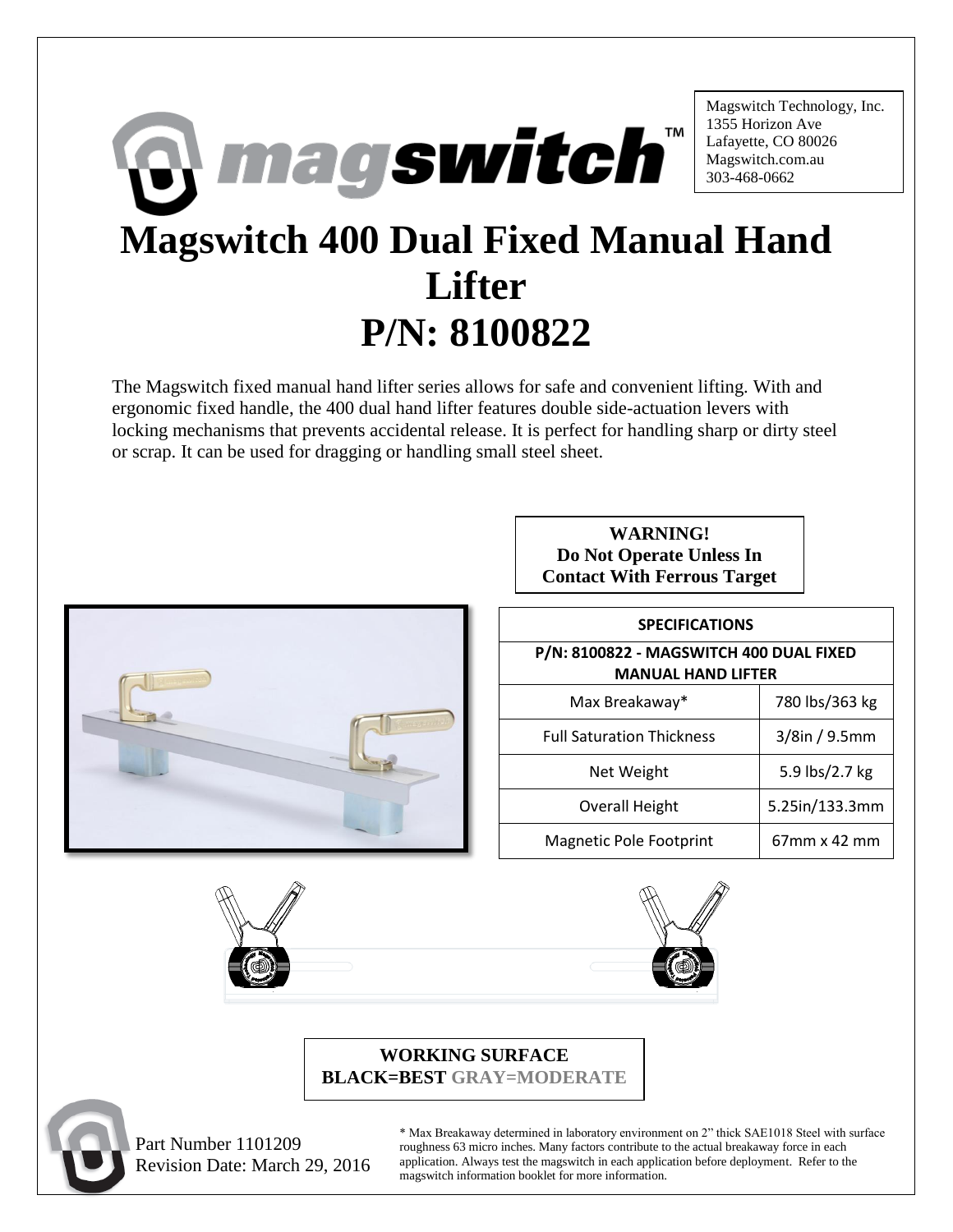



 Part Number 1101209 Revision Date: March 29, 2016 \* Max Breakaway determined in laboratory environment on 2" thick SAE1018 Steel with surface roughness 63 micro inches. Many factors contribute to the actual breakaway force in each application. Always test the magswitch in each application before deployment. Refer to the magswitch information booklet for more information.